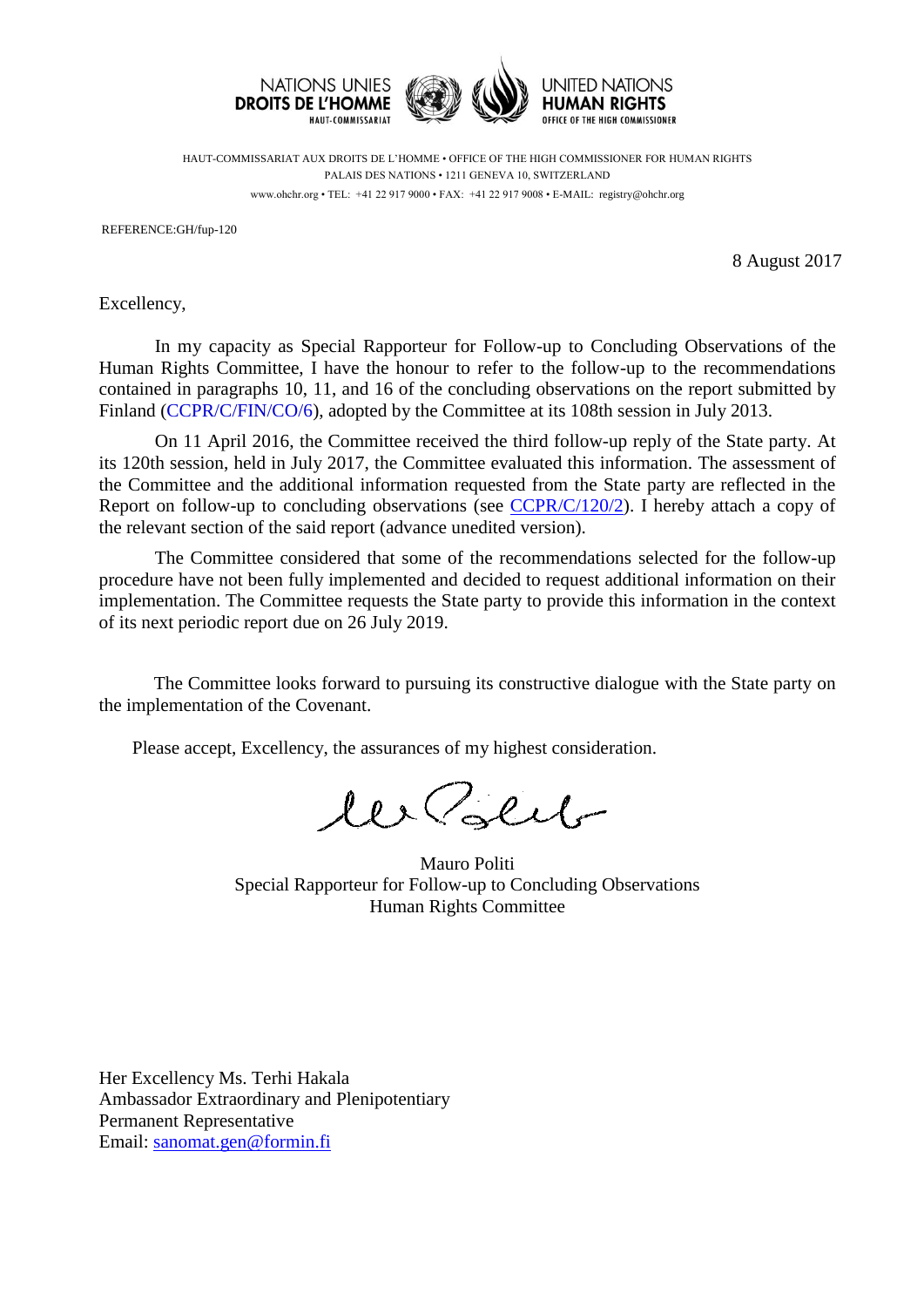

# **Report on follow-up to concluding observations of the Human Rights Committee, [CCPR/C/120/2](http://tbinternet.ohchr.org/_layouts/treatybodyexternal/Download.aspx?symbolno=CCPR%2fC%2f120%2f2&Lang=en)**:

### **Assessment of replies<sup>1</sup>**

- **A Reply/action largely satisfactory:** The State party has provided evidence of significant action taken towards the implementation of the recommendation made by the Committee.
- **B Reply/action partially satisfactory:** The State party has taken steps towards the implementation of the recommendation, but additional information or action remains necessary.
- **C Reply/action not satisfactory:** A response has been received, but action taken or information provided by the State party is not relevant or does not implement the recommendation.
- **D No cooperation with the Committee:** No follow-up report has been received after the reminder(s).
- **E Information or measures taken are contrary to or reflect rejection of the recommendation**

| Finland                                         |                                                                                                                                               |
|-------------------------------------------------|-----------------------------------------------------------------------------------------------------------------------------------------------|
| Concluding observations:                        | CCPR/C/FIN/CO/6, adopted 24 July 2013                                                                                                         |
| Follow-up paragraphs:                           | 10, 11 and 16                                                                                                                                 |
| First reply:                                    | CCPR/C/FIN/CO/6/Add.1, 23 June 2014                                                                                                           |
| Committee's evaluation (see<br>$CCPR/C/113/2$ : | Additional information required on paragraphs<br>10[B2][C2], 11[C1][C1] and 16[B2][B2]                                                        |
| Second reply:                                   | CCPR/C/FIN/CO/6/Add.2, 1 May 2015                                                                                                             |
| Committee's evaluation (see<br>$CCPR/C/115/2$ : | Additional information required on paragraphs<br>10[B1][C2], 11[C1][A] and 16[C1][B2][A]                                                      |
| Third reply:                                    | 11 April 2016                                                                                                                                 |
| Committee's evaluation:                         | $10[A][B][A], 11[B][A]$ ([A] previously evaluated, see<br>$CCPR/C/115/2$ , and $16[B][B][A]$ ([A] previously<br>evaluated, see $CCPR/C/115/2$ |

### **Paragraph 10:**

 $\overline{a}$ 

**The State party should use alternatives to detaining asylum seekers and irregular migrants whenever possible. The State party should also guarantee that administrative detention for immigration purposes is justified as reasonable, necessary and proportionate in the light of the specific circumstances, and subjected to periodic evaluation and judicial review, in accordance with the requirements of article 9 of the Covenant. The State party should strengthen its efforts to improve living conditions in the Metsälä detention centre.** 

**Follow-up question** (see [CCPR/C/115/2\)](http://tbinternet.ohchr.org/_layouts/treatybodyexternal/Download.aspx?symbolno=CCPR%2fC%2f115%2f2&Lang=en)

**(a)[B1]:** The Committee welcomes the amendments to the Aliens Act and the Act on the Treatment of Aliens Placed in Detention and Detention Units, which prohibit placing

<sup>1</sup> Full assessment available from CCPR/C/119/3 and

[http://tbinternet.ohchr.org/Treaties/CCPR/Shared%20Documents/1\\_Global/INT\\_CCPR\\_FGD\\_8108](http://tbinternet.ohchr.org/Treaties/CCPR/Shared%20Documents/1_Global/INT_CCPR_FGD_8108_E.pdf) [\\_E.pdf](http://tbinternet.ohchr.org/Treaties/CCPR/Shared%20Documents/1_Global/INT_CCPR_FGD_8108_E.pdf)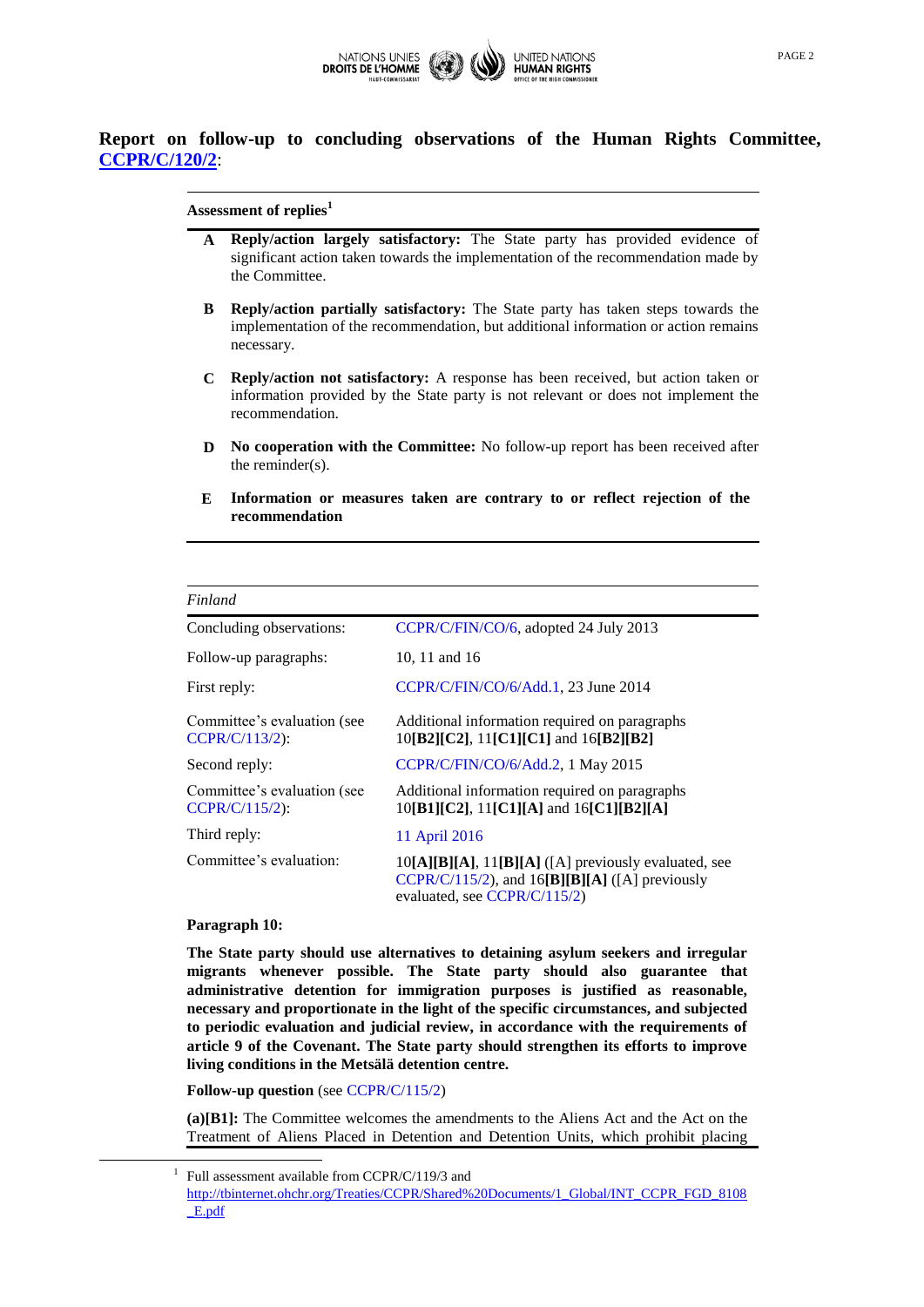children in police detention facilities and detaining unaccompanied children who are seeking asylum. Additional information is required on:

(i) All legislative changes introduced regarding the process and circumstances for detaining asylum seekers and irregular migrants, and the improvement of living conditions in detention facilities, in addition to those already mentioned by the State party;

(ii) The progress of the project on alternatives to detention, launched by the Ministry of the Interior, including the changes being proposed;

(iii) The progress made by the National Police Board in reviewing its instructions and making the changes needed to comply with the new legislation. Further information is also required on additional measures taken by the State party to ensure that administrative detention for immigration purposes is justified as reasonable, necessary and proportionate, including for the detention of adults.

**(b)[C2]:** The Committee welcomes the opening of the new Joutseno Detention Unit and the fact that there is no longer any need to place detained aliens in police facilities. However, the Committee notes that the State party has not provided information on the number of irregular migrants and asylum seekers detained in Metsälä in the last three years and on the length of their detention. The Committee reiterates its recommendation.

# **Summary of State party's reply**

#### *On paragraph (a)(i)*

The State party repeats information from its replies to the list of issues (see [CCPR/C/FIN/Q/6/Add.1,](http://tbinternet.ohchr.org/_layouts/treatybodyexternal/Download.aspx?symbolno=CCPR%2fC%2fFIN%2fQ%2f6%2fAdd.1&Lang=en) para. 115 and [CCPR/C/FIN/CO/6/Add.2,](http://tbinternet.ohchr.org/_layouts/treatybodyexternal/Download.aspx?symbolno=CCPR%2fC%2fFIN%2fCO%2f6%2fAdd.2&Lang=en) para. 4) on interim alternatives to detention provided for in the Aliens Act (Act 301/2004; amendments 813/2015) and on its provisions on the detention of aliens and procedures therefore [\(CCPR/C/FIN/CO/6/Add.1,](http://tbinternet.ohchr.org/_layouts/treatybodyexternal/Download.aspx?symbolno=CCPR%2fC%2fFIN%2fCO%2f6%2fAdd.1&Lang=en) para. 10). In 2015, the Act was amended to limit detention by requiring that both the general and the special preconditions for detention must be fulfilled, that detention be a last resort measure, and by requiring an individual assessment. The amendment emphasised the primacy of the alternative measures over detention, and included reception centres, in addition to the police and the border control authority, among the possible authorities to which an alien can report as obligated. The detention of an alien is subject to an administrative decision, which is temporary and possible only if the detention is necessary either for examining the eligibility of the person for entering the country or residing there or for enforcing a decision to remove the person from the country, and is not used for punitive purposes. Alternatives to detention must be examined before deciding on detention and are used especially for persons in a vulnerable position. Decisions are made individually, and the detention of minors is avoided to the extent possible.

Section 122 of the amended Aliens Act states that an unaccompanied child younger than 15 years of age must not be detained, nor an unaccompanied child aged 15 years or more before a decision to remove the child from the country has become enforceable. A detained unaccompanied child must be released at the latest after 72 hours. Thereafter the detention may, for special reasons, be extended up to 72 hours. Detention is also used when, according to an individual assessment, the alternatives to detention are insufficient and detention as the last resort measure is necessary. The child must have been heard before making the decision. Moreover, an official designated by a social welfare body must have been given an opportunity to be heard. According to section 124(2), the District Court must hear a matter concerning the detention of an unaccompanied child without delay and no later than 24 hours from the notification. The Aliens Act also requires that social welfare authorities present to the District Court a written statement on the matter. In respect of a child detained with his or her guardian, it is also required that the detention must be indispensable to maintain the family ties between the child and the guardian. Under section 129, a decision on detention made by authorities or a District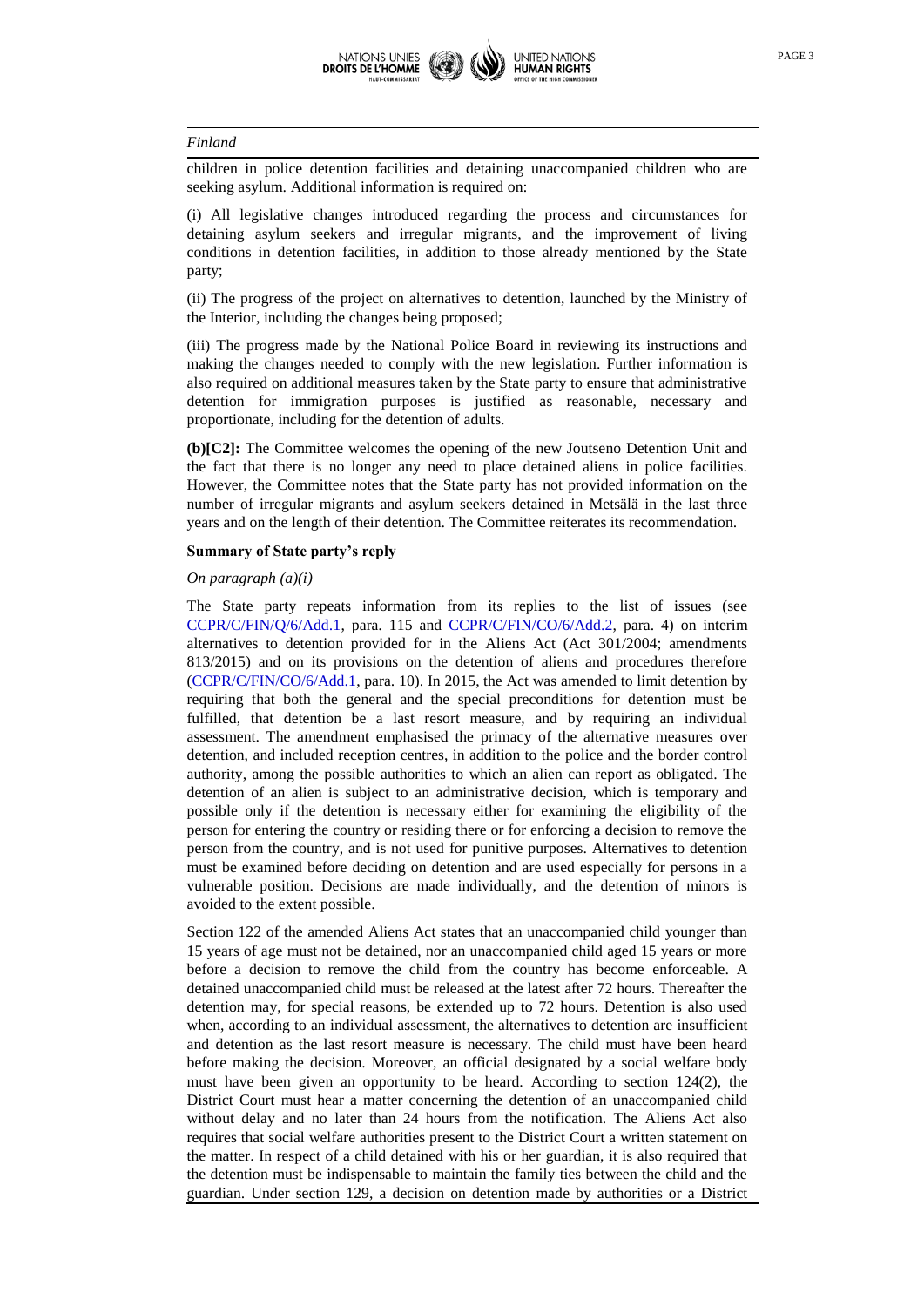

Court is not subject to appeal. The person held in detention may complain about the decision of the District Court (no deadline) and such complaints must be handled with urgency.

The State party repeats information from its second follow-up report [\(CCPR/C/FIN/CO/6/Add.2\)](http://tbinternet.ohchr.org/_layouts/treatybodyexternal/Download.aspx?symbolno=CCPR%2fC%2fFIN%2fCO%2f6%2fAdd.2&Lang=en) on freedom of movement of aliens accommodated in reception centres, on the two detention units (closed institutions) and their capacity (para. 1) and the newly opened detention unit at Joutseno Reception Centre (para. 2).

#### *On paragraph (a)(ii)*

The State party repeats information from its second follow-up report [\(CCPR/C/FIN/CO/6/Add.2\)](http://tbinternet.ohchr.org/_layouts/treatybodyexternal/Download.aspx?symbolno=CCPR%2fC%2fFIN%2fCO%2f6%2fAdd.2&Lang=en) about the project on alternatives to detention launched by the Ministry of Interior.

### *On paragraph (a)(iii)*

The Aliens Act (301/2004 and amendments), the Act on the Treatment of Aliens in Detention and Detention Units (116/2002 and amendments) and the Act on the Treatment of Persons under Police Custody (841/2006 and amendments) contain very detailed procedural provisions based on the related aspects of human rights and basic rights and liberties. Consequently, there has been no need to give the police any separate instructions on the new legislation and the measures required by it.

### *On paragraph (b)*

In 2013, 1, 678 persons were detained by virtue of the Aliens Act; in 2014 - 1,450 persons; and in 2015 - 1,204 persons. In all three years in question the average length of detention was 12 days per case.

### **Committee's evaluation**

**(a)(i) [A]:** The Committee welcomes the information regarding the process and circumstances for detaining asylum seekers and irregular migrants, including minors, and the preference for alternatives to detention, and considers the State party's response largely satisfactory. Clarification is requested in the next periodic report regarding the unavailability of an appeal against a decision on detention taken by authorities of a District Court (Section 129 of the Aliens Act) and the statement that the person held in detention may complain about the decision of the District Court (no deadline) and such complaints must be handled with urgency.

**(a)(ii) and (iii) [B]:** The State party provided no new information on the progress of the project on alternatives to detention launched by the Ministry of Interior and on the changes being proposed, therefore the Committee reiterates its request. Additionally, should the project become law, information would be required regarding the alternatives to detention it envisions and on their implementation in practice.

The Committee notes the State party's information that, given the detailed human-rights related procedural provisions in the relevant acts, there has been no need for separate instructions to police on the new legislation. The Committee regrets that the State party provided no further information on the improvement of living conditions in detention facilities for asylum seekers and irregular migrants, and reiterates its request in that regard.

**(b) [A]:** The Committee considers the State party's response largely satisfactory.

#### **Paragraph 11:**

**The State party should provide the Committee with the required information and, in any event, ensure that persons arrested on criminal charges are brought before a judge within 48 hours of initial apprehension, and transferred from the police detention centre in the event of a continuation of detention. The State party should also ensure that all suspects are guaranteed the right to a lawyer from the moment**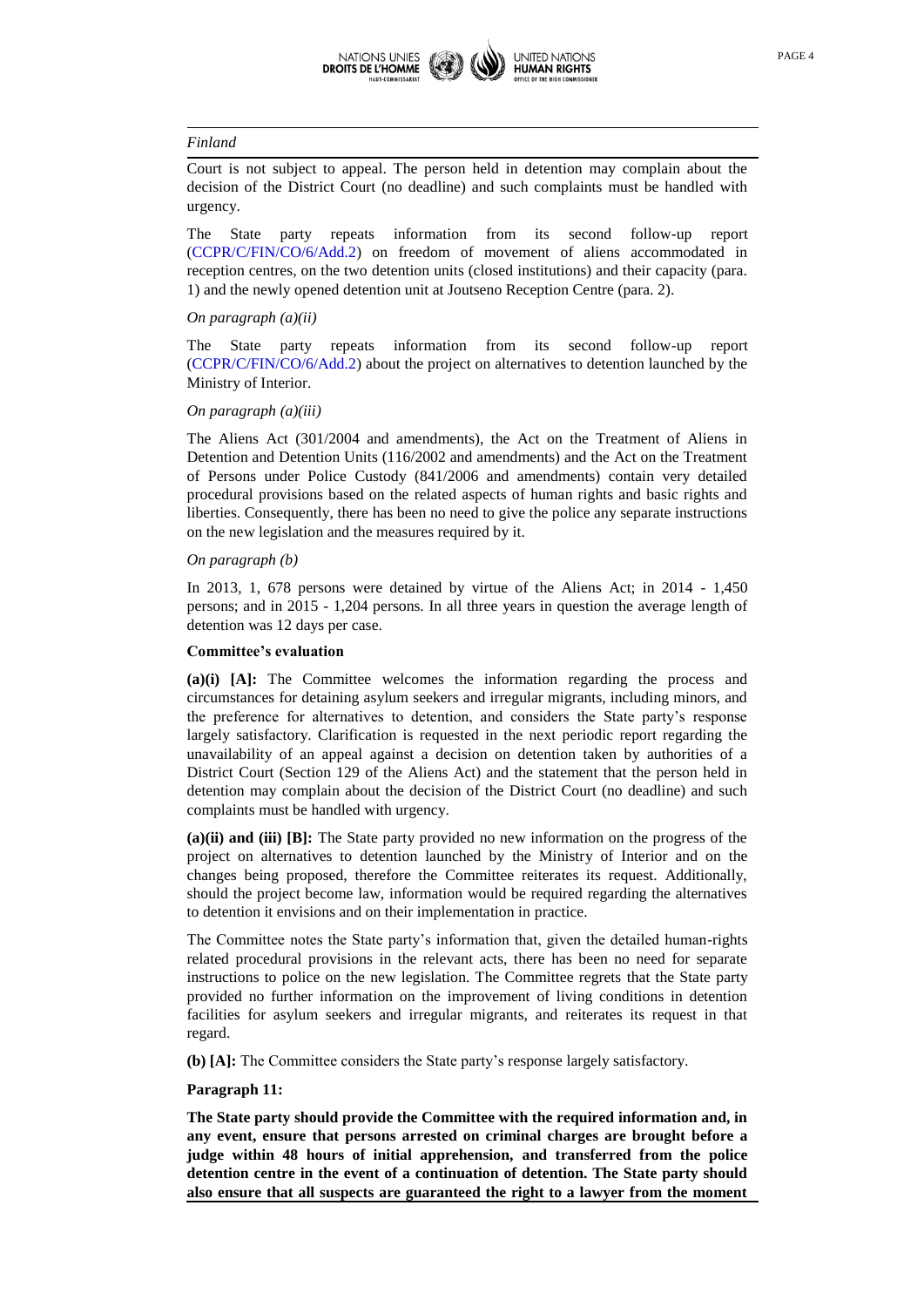

### **of apprehension, irrespective of the nature of their alleged crime.**

### **Follow-up question** (see [CCPR/C/115/2\)](http://tbinternet.ohchr.org/_layouts/treatybodyexternal/Download.aspx?symbolno=CCPR%2fC%2f115%2f2&Lang=en)

**(a)[C1]:** The Committee encourages the efforts of the working group to examine the possibility of introducing alternatives to remand imprisonment and requests information on any progress in that respect. The Committee expresses regret that the State party has not required that suspects be brought before a judge within 48 hours of their arrest on criminal charges and reiterates its recommendation in that regard.

**(b)[A]:** The Committee notes the information provided by the State party on the provision of a defender for suspects and welcomes the new provisions in the Criminal Investigations Act for notifying suspects. The State party should provide information in its next periodic report on training sessions for criminal investigation officials on the new provisions in the Criminal Investigations Act, particularly to ensure that the right to legal assistance is respected in practice.

# **Summary of State party's reply**

The working group on alternatives to remand imprisonment and the organization thereof completed its work on 31 December 2015 and proposed that the Coercive Measures Act be supplemented with provisions on a strengthened travel ban and investigative confinement as alternatives to remand imprisonment. A court could impose on a criminal suspect a strengthened travel ban supervised by technical devices rather than ordering detention if an ordinary travel ban was insufficient and if the other preconditions laid down in the Coercive Measures Act were fulfilled. The same alternative measure could be ordered by a court in the case of a person sentenced to unconditional imprisonment if the said preconditions were fulfilled and the punishment for the offence was less than two years of imprisonment. One precondition for a strengthened travel ban and investigative confinement would be that the suspect or sentenced person must commit themselves to complying with the orders and obligations imposed on them and that their compliance with the orders and obligations could be considered probable in light of their personal circumstances or other similar circumstances.

The working group also considered that the practice of detaining remand prisoners in police detention facilities should be abolished as soon as possible and the responsibility for accommodating remand prisoners and implementing remand imprisonment should be imposed on prisons gradually due to lack of capacity currently. At the first stage, the Detention Act (768/2005) should be amended by shortening the current permitted length of holding a remand prisoner in police detention facilities, and by tightening the preconditions for detention in police facilities. It would not be permissible to hold a remand prisoner in police facilities longer than for seven days without an exceptionally important reason related to the safety or separation of the prisoner. The proposals of the working group were circulated for comments in February 2016 and these would serve as basis for the work of the Ministry of Justice on a bill to be submitted to Parliament in September 2016.

# **Committee's evaluation**

**[B]:** The Committee notes the amendments proposed to the Coercive Measures Act (806/2011) by the working group on the alternatives to remand imprisonment. Further and updated information is required on whether the Ministry of Justice submitted to the Parliament a bill based on the recommendations of the working group, as planned; on the content of the bill and on the progress towards its adoption. The Committee once again expresses regret that the State party has not required that suspects be brought before a judge within 48 hours of their arrest on criminal charges and reiterates its recommendation in that regard.

**[A]:** See previous evaluation[, CCPR/C/115/2.](http://tbinternet.ohchr.org/_layouts/treatybodyexternal/Download.aspx?symbolno=CCPR%2fC%2f115%2f2&Lang=en)

**Paragraph 16:**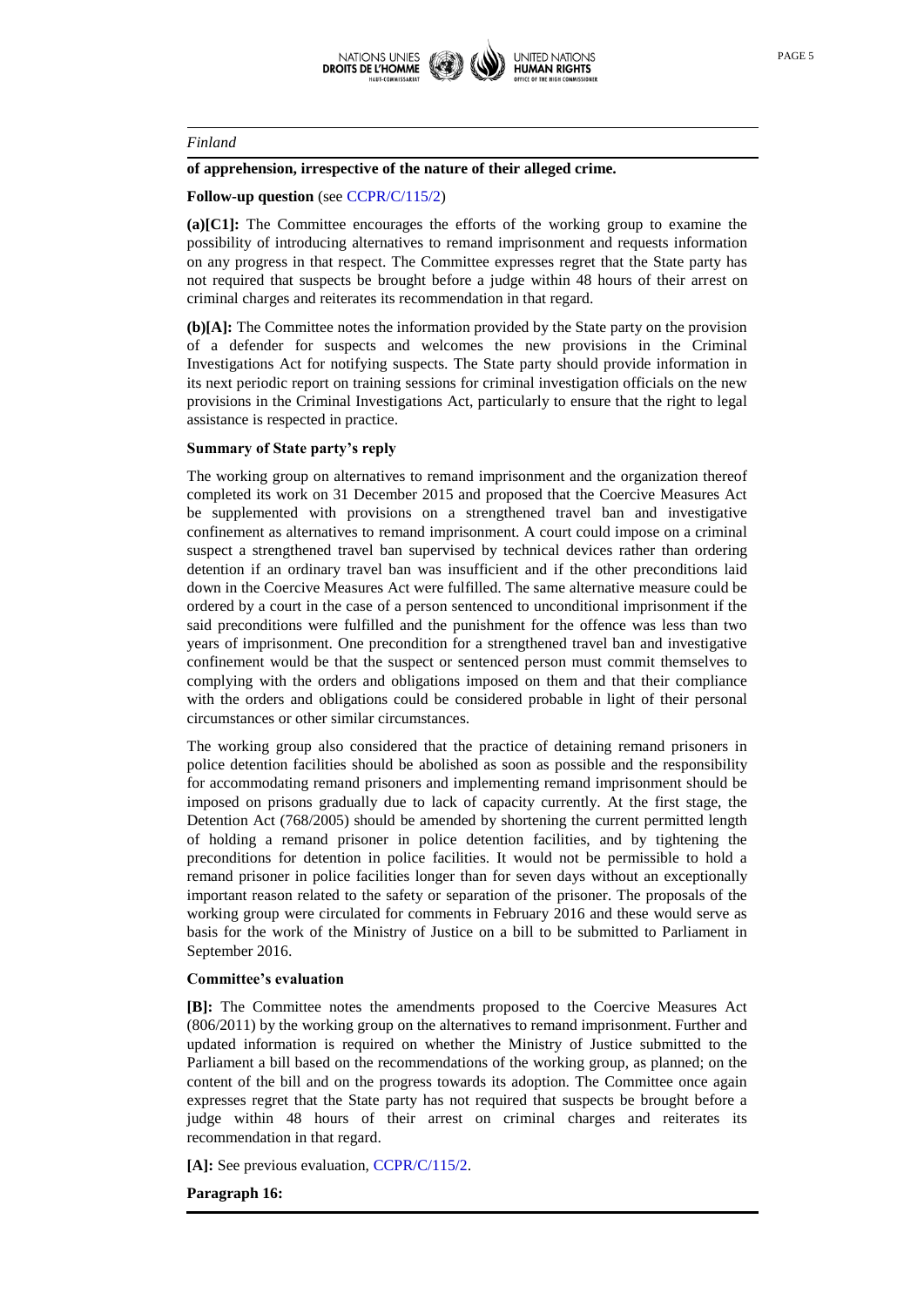

**The State party should advance the implementation of the rights of the Sami by strengthening the decision-making powers of Sami representative institutions, such as the Sami parliament. The State party should increase its efforts to revise its legislation to fully guarantee the rights of the Sami people in their traditional land, ensuring respect for the right of Sami communities to engage in free, prior and informed participation in policy and development processes that affect them. The State party should also take appropriate measures to facilitate, to the extent possible, education in their own language for all Sami children in the territory of the State party.**

### **Follow-up question** (see [CCPR/C/115/2\)](http://tbinternet.ohchr.org/_layouts/treatybodyexternal/Download.aspx?symbolno=CCPR%2fC%2f115%2f2&Lang=en)

**(a)[C1]:** The Committee notes the information provided on the progress made towards adopting the two legislative proposals. Given the withdrawal of the bill on the Act on the Sami Parliament, the Committee reiterates its recommendation that the State party advance the implementation of the rights of the Sami by strengthening the decisionmaking powers of Sami representative institutions.

**[B2]:** The Committee notes that the proposed amendments to the Metsähallitus law, including the initiative to ratify ILO Convention No. 169, are under consideration. Additional information is required on measures taken to ensure that Sami people participate in the discussion about these amendments, and on the progress made in adopting the proposed amendments.

**(b)[A]:** The Committee welcomes the information provided by the State party regarding measures taken to facilitate education in their own language for all Sami children in the territory of the State party. The State party should provide additional information in its next periodic report on the impact of the Action Programme for the Revitalization of the Skolt Sami, Inari Sami and North Sami Languages and the nationwide action plan to revive the Sami language.

#### **Summary of State party's reply**

The Ministry of Justice intends to present again to Parliament most of the proposed revisions of the Act of the Sámi Parliament, including the proposal that the current obligation to negotiate (section 9) should be amended to better comply with the principle of free, prior and informed consent.

The reading of the bill on ratification of the ILO Convention No. 169 was transferred to the post-electoral new Parliament.

In 2016 the Government has commissioned a new study which draws from the international norms, experiences and practices relating to the rights of indigenous peoples. A new Act on Metsähallitus, the Finnish state forestry enterprise, was adopted on 30 March 2016 (in force since 15 April 2016) and provides that the management, use and protection of natural resources governed by Metsähallitus in the Sámi Homeland must be adjusted to ensure the opportunities of the Sámi people to practice their culture. Also, municipal advisory committees  $-$  a new institution  $-$  will be set up in all municipalities located entirely in the Sámi Homeland to deal with the sustainable management and use of State-owned lands and waters and related natural resources, and are estimated to strengthen to some extent the right of the Sámi as an indigenous people to maintain and develop their language and culture. A representative of the Sámi Parliament and of the Skolt Sámi Village Council participated in the working group that drafted this provision.

The Fishing Act that took effect at the beginning of 2016 strengthens the rights of the Sámi to participate in planning the use and management of fish resources through a representative of the Sámi Parliament at the general meeting of the fisheries region and in the regional fishery committee. Compliance with the obligation to negotiate under the Act on the Sámi Parliament is a statutory precondition for the approval of management plans for the Sámi Homeland. Moreover, the Fishing Act safeguards the traditional Sámi fishing culture by granting exceptional permits (such as using a fishing method otherwise